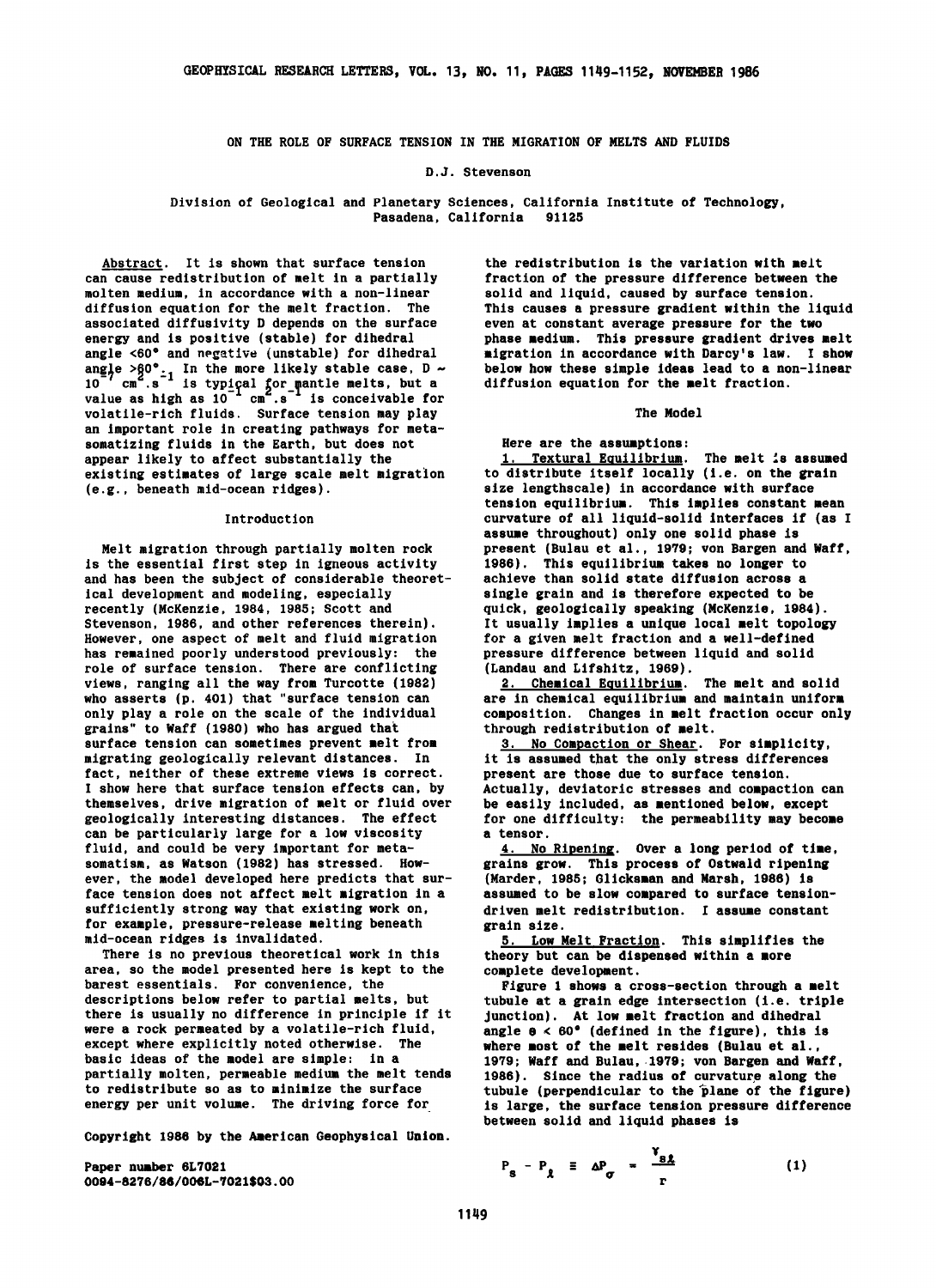

**Fig. 1. Cross-section of a tubule at a grainedge intersection (triple junction). The radius**  of curvature of the grain-melt interface is r, **and 8 is the dihedral angle.** 

**where Y<sub>s</sub>, > 0 is the solid-liquid interfacial energy and r ≥ 0 for e ≥ 60°. After some tedious**<br>trigonometry, the cross-sectional area of the tubule,  $A_t$ , is found to be

$$
A_{t} = \frac{3r^{2}}{2} \left( \frac{2\sqrt{3}}{3} \sin^{2} \frac{\Psi}{2} + \sin \Psi - \Psi \right)
$$
\n
$$
\pi
$$
\n
$$
\Psi \equiv -\Theta
$$
\n(2)

**Since the melt fraction f is proportional to the**  ratio of A<sub>r</sub> to the cross-sectional area of a<br>grain, it follows that f « r<sup>\*</sup> and

$$
\Delta P_{\sigma} = \frac{\alpha}{f^{1/2}}
$$
 (3)

**where**  $\alpha \ge 0$  **for**  $\theta \ge 60^{\circ}$  **and is of order**  $Y_{s} / R$ **, where R is the grain size. However,**  $|\alpha|$  **is small** if  $\theta$  is very near 60°. These results agree with **detailed numerical models, provided f < 0.05**  (von Bargen and Waff, 1986). It has only limited **applicability at e > 60 ø , where pockets rather than tubules develop at low f, but most systems ot geological interest have e < 60 ø (Waff and Bulau, 1979; Vaughan and Kohlstedt, 1982; Jurewicz and Watson, 1984).** 

**Consider a two-phase medium with constant mean pressure (1 - 1)P<sub>s</sub> + 1P<sub>l</sub> but variable f << 1. To <br><b>a good approximation, p**<sub>s</sub> is then constant (P<sub>0</sub>) and **and** 

$$
P_{\chi} = P_0 - \Delta P_{\sigma} \tag{4}
$$

**Darcy's law states that the melt flux u (volume**  of liquid per unit area per unit time) is given **by** 

$$
u = \frac{-k(f)}{n_e} \frac{\partial P_{\chi}}{\partial x}
$$
 (5)

**assuming that the pressure gradient is in the x**direction. Here, k is the permeability and n<sub>g</sub> is **the liquid dynamic viscosity. Each phase is incompressible, so there is also a continuity equat i on:** 

$$
\frac{\partial u}{\partial x} = -\frac{\partial f}{\partial t}
$$
 (6)

**where t is time. Combining equations (3)-(6)-** 

$$
\begin{array}{ll}\n\text{if} & \text{if} \\
\frac{1}{2} & = \frac{1}{2} \left[ \begin{array}{cc} D(f) & \frac{1}{2} \\ D(f) & \frac{1}{2} \end{array} \right]\n\end{array} \tag{7}
$$

$$
D(f) = \frac{\alpha k(f)}{2n_f f^{3/2}}
$$
 (8)

**-- a nonlinear diffusion equation for surface tension-driven melt migration. Notice that it is the melt fraction that diffuses, not the melt**  itself. The diffusivity  $D$  is positive for  $\theta <$ **60 ø (i.e. fluctuations in melt fraction are spontaneously smoothed) and negative for e > 60 ø (fluctuations are spontaneously amplified). Equation (7) can also be derived and understood by an energy approach (extension of Scott and Stevenson, 1984, 1986) which leads to the Identification** 

$$
\Delta P_{\sigma} = -\frac{\partial \Delta E}{\partial f} \tag{9}
$$

**where AE Is the surface energy per unit volume of the two phase medium. This result can also be derived explicitly for the geometry of Figure 1, and agrees with numerical modeling (von Bargen**  and Waff, 1986). Equation (7) can be **generalized to larger f and then D =**   $-\eta_1^{\bullet}(1-f)k(f) d/df[(1-f)\Delta P_{\sigma}].$  It is also **straightforward to modify equation (5) to Include gravity and compaction. For example, the equivalent of nondimensionalized equations (3) and (4) in Scott and Stevenson (1984) now become** 

$$
u_{z} = -f_{t}
$$
  

$$
u = f^{n}[1 - \frac{\Sigma}{2f^{3/2}} f_{z} + u_{zz}]
$$
 (10)

$$
\Sigma = \alpha/\Delta \rho g L
$$

**where L is the 'compaction length'**  $(k_0 \eta_s)^{1/2}$ **,**<br> $k \equiv k_0 t^n$ ,  $n_a$  is the bulk viscosity of matrix (assumed constant), subscripts are partial **derivatives, • is a nondimensional surface energy, and ho Is the density difference between solid and liquid.** 

#### **A Simple Solution**

**Consider the standard 'step function' problem; relevant to experiments on melt Infiltration**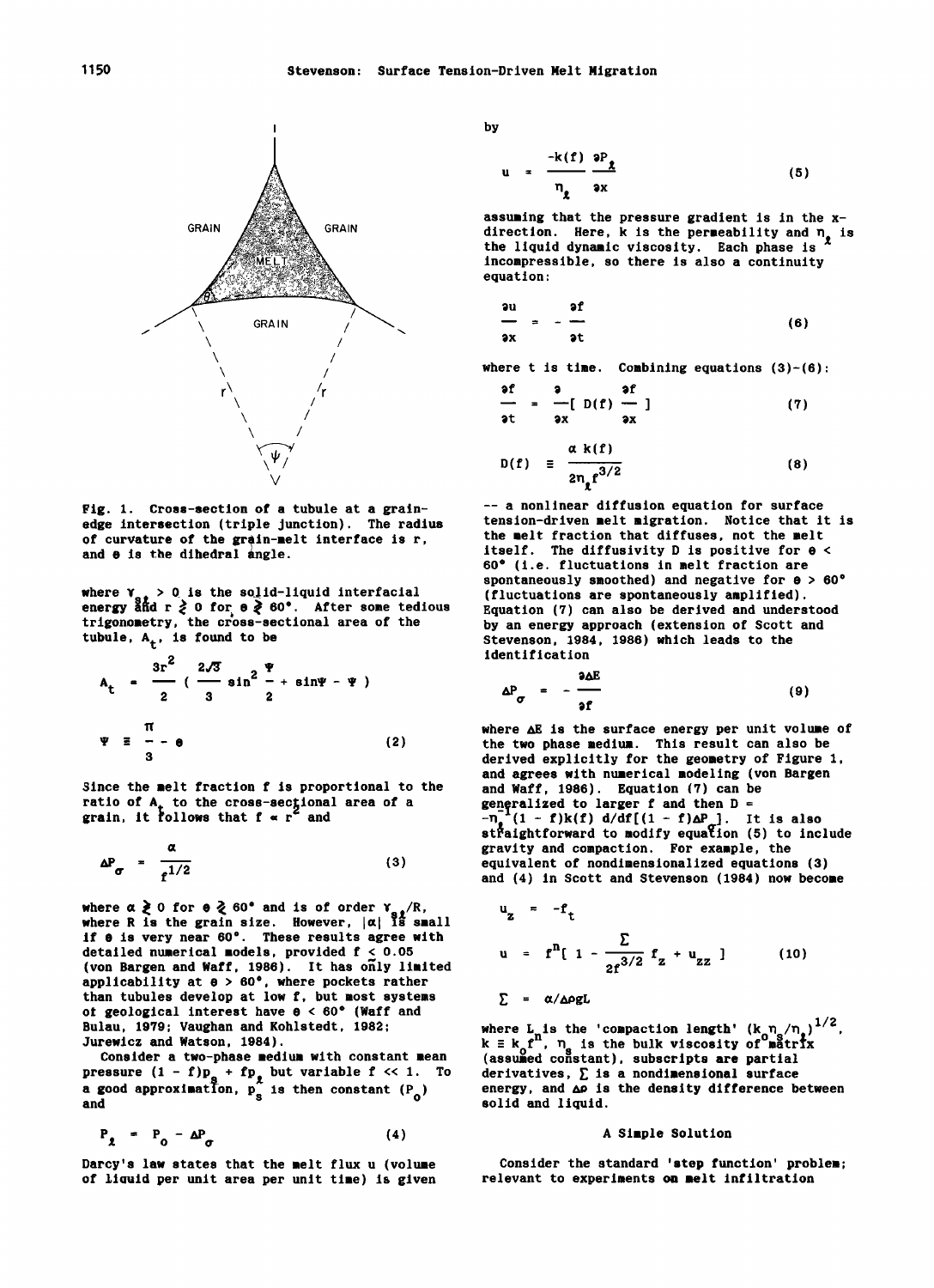

**Fig. 2. Solution of the non-linear diffusion problem (equations 7, 11). The curves are labeled by the value of B, with B = 0 corresponding to the usual error function solution.** 

**(e.g., Watson, 1982):** 

$$
f = f_0
$$
,  $x = 0$ ,  $\forall$   
 $f = 0$ ,  $x > 0$   $t = 0$  (11)

**For example, this represents melt in contact with dry rock and the subsequent infiItration. It is assumed that the diffusivity is positive and expressible as D = D (f/f )<sup>B</sup>. For β = 0, the <br>usual error function solution applies. For β ≠ O, the diffusion equation (7) can be solved numerically by extension of the techniques discussed in Crank (1956), p. 162 fl. The resulting solutions are shown in Figure 2. The**  important point is that for all  $\beta$ , the correct **long term behavior is characterized by the scaling parameter**  $\mathbf{t} \equiv x/(4\mathbf{b} \cdot \mathbf{t})^2$ **, the usual diffusion scaling. For**  $0 < 9 \le 1$ **, the melt fraction and its gradient both go to zero at**  finite  $\xi$ . For  $\beta = 1$ , the melt fraction goes to zero at finite  $\mathfrak k$  and with finite slope. For  $\mathfrak s$  > **1, the melt fraciion goes to zero at finite f but with infinite slope, i.e. the solution exhibits a "front." The value of B depends on the behavior of k(f) at small f. It is now generally agreed**  that k remains finite as  $f \rightarrow 0$  if  $e < 60^{\circ}$  (see discussion in McKenzie, 1984) but the functional dependence is uncertain. Many favor  $k \propto f$ corresponding to  $\beta = 1.5$ , but this form is chosen **to model a wide range of f and does not describe the small f limit of the numerical models (yon Bargen and Wall, 1986)\_where long tubules dominate (Fig. 1) and k • f2. This corresponds**  to  $\beta = 1/2$  and the absence of a "front" in the **diffusive profile.** 

**In reality, D remains finite in the limit f • O** because of solid state diffusion. Although **this diffusion is very small, it is essential to the achievement of the long term behavior in Figure 2. In fact, all the solutions have a small error function-like tail at small f. A related problem is the formal breakdown of eouation (7) when f varies significantly across a single grain diameter. However, neither of these difficulties appear to modify significantly the long time behavior, provided assumption (1) is valid,** 

**Magnitude of the Diffusion**  Assuming  $k(f) = 10^{-3}af^2R^2$  and  $\alpha = by_{g}R$ ,  $D = ab(5 \times 10^{-7} \text{ cm}^2 \text{ s}^{-1})$  $Y_{\text{e}}$ **, f** 1/2 R 10<sup>3</sup> P  $(\frac{3x}{10^2 \text{ erg.cm}^{-2}})$   $(\frac{1}{2})^{1/2}$   $(\frac{1}{0.1 \text{ cm}})$   $(\frac{1}{2})$ **(12)** 

**where ab ~ 1 (von Bargen and Waff, 1986). Other**  parameters are referenced to plausible choices.<br>A diffusivity of 10 cm .s is much lower than **heat diffusion, but much faster than most solid state diffusions and possibly comparable to**  solute diffusion in some magmas (Hofmann, 1980). **Watson (1982) performed an experiment on melt infiltration in a simplified basalt-perldotite analog in which the initial state corresponded to the step function problem above. The infiltra**tion of ~1–<sup>2</sup> mm in<sub>-1</sub> a day (10 secs) corresponds<br>to D ~ 10<sup>-7</sup> cm<sup>2</sup>.s<sup>-1</sup>, crudely consistent with **equation (12). However, it is likely that Watson was observing some chemical effects as well as simple surface tension. More experiments are desirable.** 

**If equation (12) can be applied to fluids, then D could be spectacularly large. For -2 example, a water-rich fluid might have**  $\eta_{\rho} \sim 10$ **<br>P and D ~ 10**  $^{-1}$  **cm**  $\cdot$  **s**  $^{-1}$ **, an order of magnitude higher diffusion than heat! There are several difficulties with applying the model directly to metasomatising fluids, including the complications of chemistry (for a recent assessment, see Schneider and Egglet, 1986) and the uncertain surface energies and fluid distribution (but see Murphy et al., 1984). Nevertheless, it is possible that surface tension effects could play a significant role in creating the pathways for metasomatism. More experimental work is clearly needed.** 

# **The Effect of Gravity**

**Including the gravitational body force, equation (5) becomes** 

$$
u = \frac{k(f)}{n_{g}} [g\Delta\rho - \frac{\alpha}{2f^{3/2}} \frac{\partial f}{\partial z}]
$$
 (13)

**where gravity acts in the -z direction. Con**sider, first, the steady state solution  $(u = 0)$ **corresponding to a column, length D, of partial melt with impermeable boundaries. If the average melt fraction is f<sub>o</sub> then the melt distribution f(z) is given by** 

$$
f(z) = \frac{f(o)}{\left[1 - \frac{g\Delta\rho z \sqrt{f}(o)}{\alpha}\right]^2}
$$
  

$$
\int_{0}^{D} f(z) dz = Df_o
$$
 (14)

where  $z = 0$  is the bottom of the column. We can